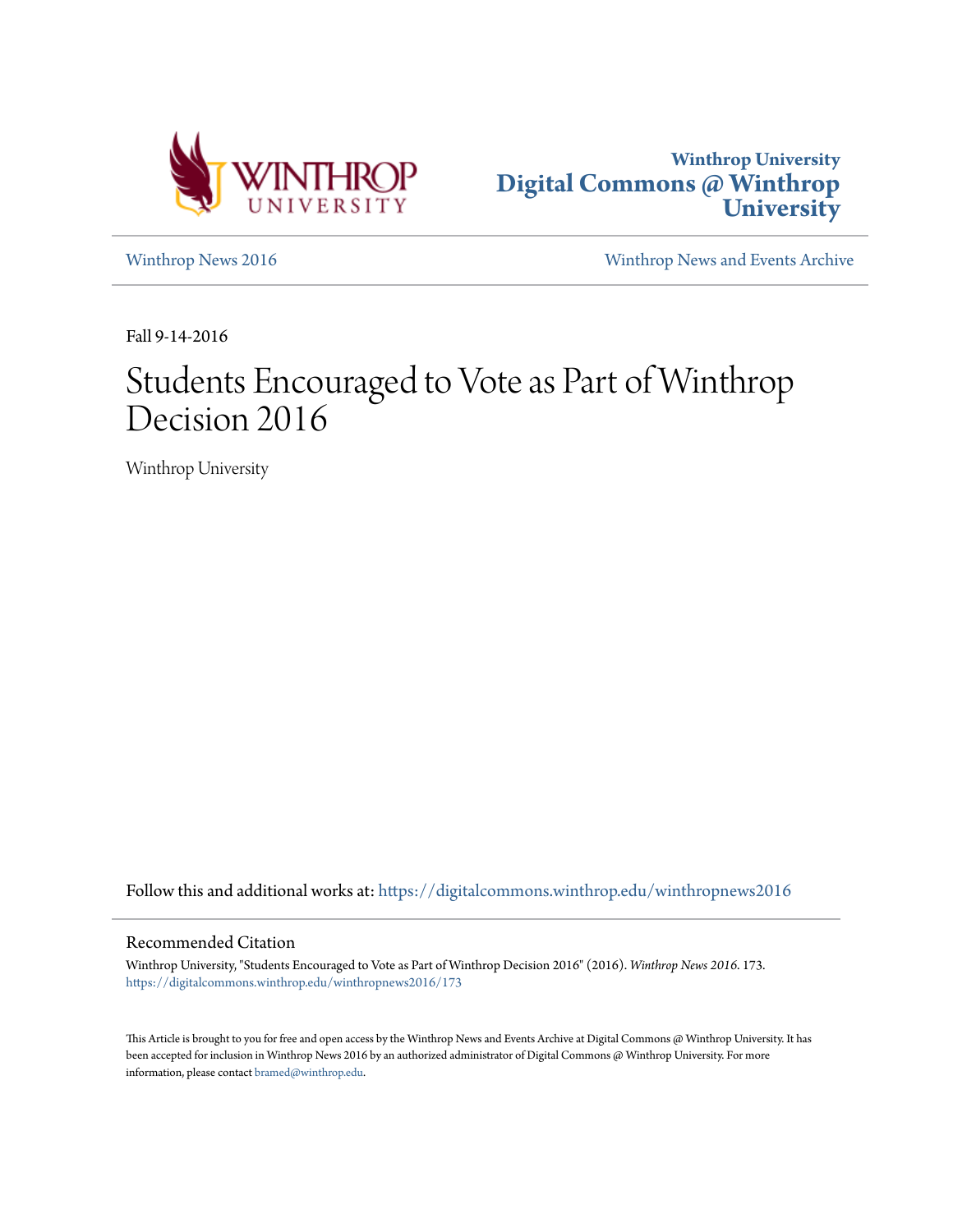

VINTHRC UNIVERSITY **ABOUT ADMISSIONS & AID ACADEMICS STUDENT**

**AFFAIRS ATHLETICS GIVING**

**O** SHARE - 89 年 -

All News

Archives

RSS News Feeds

Winthrop in the News

# 09/14/2016 **Students Encouraged to Vote as Part of Winthrop Decision 2016**

## **Quick Facts**

Called Winthrop Decision 2016, the initiative is a campus-wide movement to register, educate and encourage students to vote leading up to the Nov. 8 election. At stake are local, state and national races, including who will be our next president.  $\blacksquare$  The goal is to get Winthrop students to the polls in November and to earn Voter Friendly Campus designation based on the university's efforts. The campus is encouraged to use the hashtag: #WUDecide to share voting and political experiences.



ROCK HILL, SOUTH CAROLINA – Winthrop University will spend much of the fall focused on the upcoming November elections and teaching students about their civic responsibilities.

Called Winthrop Decision 2016, the initiative is a campus-wide movement to register, educate and encourage students to vote leading up to the Nov. 8 election. At stake are local, state and national races, including who will be our next president.

Karen Kedrowski



The goal is to get Winthrop students to the polls in November and to earn Voter Friendly Campus designation based on the university's efforts. The campus is encouraged to use the hashtag: **#WUDecide** to share voting and political experiences.

The Winthrop effort is led by Frank Ardaiolo, vice president for student life, and Karen Kedrowski, dean of the College of Arts and Sciences. "Voting is a habit – one that Winthrop University wants its students to acquire," said Kedrowski, a political science professor. "The university is doing its best to encourage students to register, become educated on the issues of the day, and turn out to vote on election day. This is just one part of the university's commitment to ensuring our students become engaged citizens

for life."

One of the most visible programs is the **voting ambassadors program**. The ambassadors are Winthrop students who act as a resource to fellow classmates on how to register to vote. More than 25 students have been trained about S.C. election laws, voter registration requirements and how to request absentee ballots.

There are numerous events throughout the fall, all of which are free and open to the public. Some highlighted events include:

### • **Constitution Day: Federalism and the Constitution Through a Historical Global Lens** Sept. 15, 11 a.m.

Richardson Ballroom, DiGiorgio Campus Center

Martha Kropf, professor of political science at University of North Carolina, Charlotte, will speak on federal and state election laws. The event is sponsored by the John C. West Forum on Politics and Policy.

## • **A Voteless People is a Hopeless People**

Sept. 20, 7-8:30 p.m. Dina's Place, DiGiorgio Campus Center Xi Phi Chapter of Alpha Phi Alpha Fraternity Inc. will host "A Voteless People is a Hopeless People"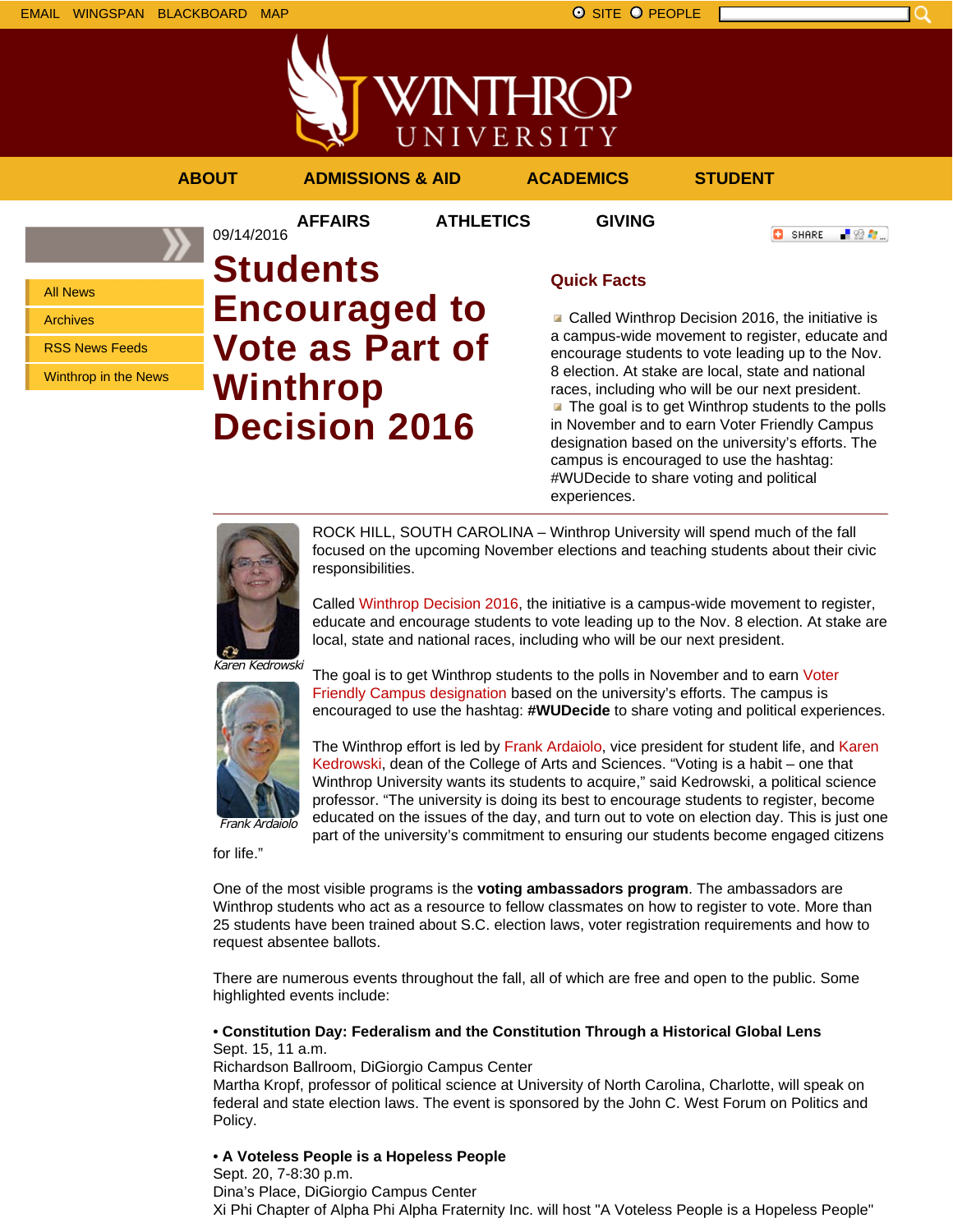to educate young people about the 2016 Presidential candidates, voting process and voting deadlines. John Holder of the Department of Political Science and a representative from College Democrats will be representing the Democratic Party. Library Dean Mark Herring and a representative from College Republicans will represent the Republicans.

#### • **Women and Presidential Election Politics**

Sept. 20, 11 a.m.

Dina's Place, DiGiorgio Campus Center

Karen Kedrowski, dean of the College of Arts and Sciences, will discuss gender dynamics in the Presidential election. It is sponsored by the John C. West Forum, Department of Political Science and the Women's and Gender Studies program.

### • **Presidential Debate Watch Party**

Sept. 26, 8:30 p.m.

Dina's Place, DiGiorgio Campus Center

The nonpartisan, nonprofit Commission on Presidential Debates will host the First Presidential Debate of the 2016 Election on Monday, Sept. 26, at Hofstra University, Long Island, New York at 9 p.m. Political science professors will attend the watch party to help provide context, answer questions, and facilitate discussion before, during commercial breaks, and after the debate.

#### • **National Student Voter Registration Day Meal**

Sept. 27, Thomson Cafe Come eat the favorite foods of our presidential candidates. The meal is organized by the Office of Student Activities and ARAMARK.

#### • **8th Annual Banned Book Reading**

Sept. 27, 7 p.m. 215 Sims Building English students and others will lead the 8th annual Banned Book Reading with the guidance of Casey Cothran of the Department of English. They will read passages from: "The Curious Incident of the Dog in the Nighttime," by Mark Haddon "Beyond Magenta: Transgender Teens Speak Out," by Susan Kuklin "Nasreen's Secret School," by Jeanette Winter "Habibi," by Craig Thompson "Two Boys Kissing," by David Leviathan

#### • **Stay Woke and Vote Tour**

Sept. 28, 6-8 p.m. McBryde Hall

The NAACP Youth and College Division's "Stay Woke and Vote Tour" will converge on college campuses to energize and engage millennials; promote voter education, encourage voter registration, voter demonstrations and increase overall voter participation. A panel from the Youth and College division of the NAACP will discuss the importance of being informed voters.

#### • **A Brief History of Presidential Debates**

Oct. 4, 11 a.m.

Dina's Place, DiGiorgio Campus Center

Karen Kedrowski will give a brief history of Presidential Debates in the United States on the day of the Vice Presidential Candidate debate. Sponsored by the John C. West Forum.

#### • **Social Dominance and Authoritarian Attitudes Among Clinton and Trump Supporters: Winthrop Poll Findings**

Oct. 11, 11 a.m.

Dina's Place, DiGiorgio Campus Center

Political Science Professor Scott Huffmon will discuss the latest results of the Winthrop Poll. Will include voter registration/absentee ballot info table. Sponsored by the John C. West Forum.

#### • **KNOW BETTER, DO BETTER: College, Racism, and YOU**

Oct. 12, 7 p.m.

Byrnes Auditorium

Lawrence Ross recently released his latest book "BLACKBALLED: The Black and White Politics of Race at America's Campuses." It is a blunt look at the history and current state of race relations for African-American students at predominately white institutions. His lecture, "KNOW BETTER, DO BETTER: College, Racism, and YOU" centers on informing students about the history of campus racism, how to prevent it and what to do about it. The event is hosted by the Office of Fraternity and Sorority Affairs and the Office of Diversity and Student Engagement.

#### • **Election Night Watch Party**

Nov. 8, 7 p.m.